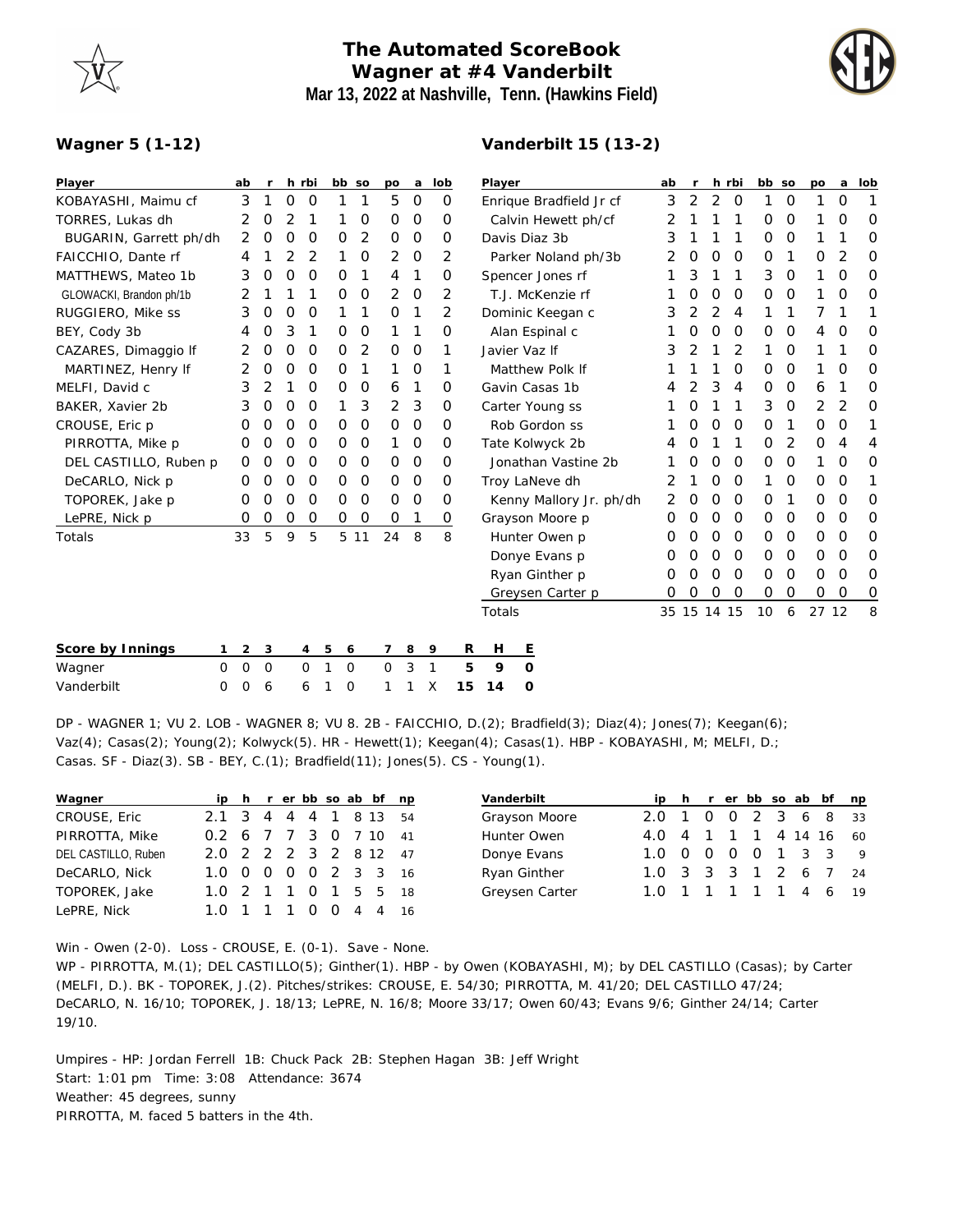



| Score by Innings |  | 1 2 3 4 5 6 7 8 |  |  | 9 R H E                   |  |
|------------------|--|-----------------|--|--|---------------------------|--|
| Wagner           |  |                 |  |  | 0 0 0 0 1 0 0 0 3 1 5 9 0 |  |
| Vanderbilt       |  |                 |  |  | 0 0 6 6 1 0 1 1 X 15 14 0 |  |

Wagner starters: 10/cf KOBAYASHI, M; 26/dh TORRES, L.; 40/rf FAICCHIO, D.; 37/1b MATTHEWS, M.; 7/ss RUGGIERO, M.; 28/3b BEY, C.; 30/lf CAZARES, D.; 13/c MELFI, D.; 6/2b BAKER, X.; 36/p CROUSE, E.; Vanderbilt starters: 51/cf Bradfield; 11/3b Diaz; 34/rf Jones; 12/c Keegan; 2/lf Vaz; 39/1b Casas; 9/ss Young; 6/2b Kolwyck; 19/dh LaNeve; 36/p Moore;

Wagner 1st - KOBAYASHI, M grounded out to 3b (0-0). TORRES, L. walked (3-1 BBBKB). FAICCHIO, D. walked (3-2 KBBKBB); TORRES, L. advanced to second. MATTHEWS, M. struck out swinging (3-2 SBBSBS). RUGGIERO, M. struck out looking (2-2 KBFBK). 0 runs, 0 hits, 0 errors, 2 LOB.

Vanderbilt 1st - Bradfield walked (3-2 BBFFBB). Bradfield stole second. Diaz flied into double play 2b to 3b (1-2 KFBF); Bradfield out on the play. Jones walked (3-1 BBBFB). Jones stole second. Keegan struck out looking (0-2 KSFK). 0 runs, 0 hits, 0 errors, 1  $LOB$ .

Wagner 2nd - BEY, C. singled to pitcher (1-2 BKK). CAZARES, D. struck out looking (2-2 BBKSK). MELFI, D. grounded into double play 2b to ss to 1b (0-0); BEY, C. out on the play. 0 runs, 1 hit, 0 errors, 0 LOB.

Vanderbilt 2nd - Vaz flied out to cf (2-2 KKBFB). Casas flied out to cf (2-0 BB). Young walked (3-0 BBBB). Kolwyck flied out to cf (0-0). 0 runs, 0 hits, 0 errors, 1 LOB.

Wagner 3rd - Owen to p for Moore. BAKER, X. struck out looking (1-2 KSBK). KOBAYASHI, M struck out looking (0-2 KSK). TORRES, L. singled through the left side (3-2 BBKKB). FAICCHIO, D. flied out to rf (0-0). 0 runs, 1 hit, 0 errors, 1 LOB.

Vanderbilt 3rd - LaNeve walked (3-2 SBSBBFB). Bradfield doubled to left center (1-2 BKS); LaNeve advanced to third. Diaz flied out to rf, SF, RBI (1-2 KBK); LaNeve scored. Jones doubled down the 3b line, RBI (0-0); Bradfield scored. Keegan homered to center field, 2 RBI (1-2 FSB); Jones scored. PIRROTTA, M. to p for CROUSE, E.. Vaz walked (3-0 BBBB). Casas doubled down the rf line, RBI (1-2 SBFF); Vaz scored. Casas advanced to third on a wild pitch. Young walked (3-1 BBFBB). Young out at second c to 2b, caught stealing. Kolwyck doubled to left field, RBI (3-2 KBBKBFF); Casas scored. LaNeve out at first 1b to p (1-0 B). 6 runs, 5 hits, 0 errors, 1 LOB.

Wagner 4th - MATTHEWS, M. grounded out to 1b unassisted (0-2 KK). RUGGIERO, M. grounded out to 2b (3-2 BKSBFB). BEY, C. singled to center field (2-0 BB). CAZARES, D. struck out looking (0-2 KSK). 0 runs, 1 hit, 0 errors, 1 LOB.

Vanderbilt 4th - Bradfield singled to third base, bunt (1-1 KB). Diaz doubled down the rf line (2-1 BBK); Bradfield advanced to third. Jones walked (3-1 KBBBB). Keegan doubled down the rf line, 2 RBI (1-1 SB); Jones advanced to third; Diaz scored; Bradfield scored. Vaz doubled down the lf line, 2 RBI (0-1 F); Keegan scored; Jones scored. MARTINEZ, H. to lf for CAZARES, D.. DEL CASTILLO to p for PIRROTTA, M.. Casas homered to center field, 2 RBI (1-1 KB); Vaz scored. Young doubled down the 1b line (0-1 K). Kolwyck struck out swinging (3-2 KBBFBS). LaNeve grounded out to 2b (0-1 F); Young advanced to third. Bradfield flied out to lf (0-1 K). 6 runs, 6 hits, 0 errors, 1 LOB.

Wagner 5th - MELFI, D. singled to shortstop (2-2 KKBFB). BAKER, X. struck out looking (0-2 KSK). KOBAYASHI, M hit by pitch (0-0); MELFI, D. advanced to second. TORRES, L. singled to left field, RBI (0-2 KK); KOBAYASHI, M advanced to second, out at third lf to c to 1b to 2b to 3b; MELFI, D. scored. FAICCHIO, D. flied out to lf (0-1 F). 1 run, 2 hits, 0 errors, 1 LOB.

Vanderbilt 5th - Diaz grounded out to ss (2-0 BB). Jones walked (3-1 BBBKB). Jones advanced to second on a wild pitch. Keegan walked (3-2 BKBSBFB). Vaz flied out to cf (0-1 K). Casas hit by pitch (1-1 BF); Keegan advanced to second; Jones advanced to third. Young walked, RBI (3-2 BBBKKB); Casas advanced to second; Keegan advanced to third; Jones scored. Kolwyck struck out looking (3-2 SFBBBK). 1 run, 0 hits, 0 errors, 3 LOB.

Wagner 6th - Espinal to c for Keegan. MATTHEWS, M. flied out to cf (1-1 BK). RUGGIERO, M. walked (3-2 KSBFBFBB). BEY, C. grounded into double play 2b to ss to 1b (0-2 KKF); RUGGIERO, M. out on the play. 0 runs, 0 hits, 0 errors, 0 LOB.

Vanderbilt 6th - DeCARLO, N. to p for DEL CASTILLO. Mallory pinch hit for LaNeve. Mallory struck out swinging (1-2 KFBS). Hewett pinch hit for Bradfield. Hewett flied out to cf (2-2 KBKB). Noland pinch hit for Diaz. Noland struck out swinging (3-2 BSFBBFS). 0 runs, 0 hits, 0 errors, 0 LOB.

Wagner 7th - Hewett to cf. Noland to 3b. McKenzie to rf for Jones. Polk to lf for Vaz. Gordon to ss for Young. Vastine to 2b for Kolwyck. Mallory to dh. Evans to p for Owen. MARTINEZ, H. flied out to lf (0-0). MELFI, D. flied out to cf (3-1 BBBK). BAKER, X. struck out swinging (0-2 KKS). 0 runs, 0 hits, 0 errors, 0 LOB.

Vanderbilt 7th - TOPOREK, J. to p for DeCARLO, N.. McKenzie grounded out to 3b (0-0). Espinal flied out to 1b (2-2 FBFB). Polk singled to second base (2-1 BBF). Polk advanced to second on a balk. Casas singled to center field, RBI (1-2 SSBF); Polk scored. Gordon struck out swinging (0-2 FKS). 1 run, 2 hits, 0 errors, 1 LOB.

Wagner 8th - Ginther to p for Evans. KOBAYASHI, M walked (3-0 BBBB). BUGARIN, G. pinch hit for TORRES, L.. KOBAYASHI, M advanced to second on a wild pitch. BUGARIN, G. struck out swinging (2-2 BKBKS). FAICCHIO, D. doubled to center field, RBI (1-1 FB); KOBAYASHI, M scored. GLOWACKI, B. pinch hit for MATTHEWS, M.. GLOWACKI, B. singled down the lf line, RBI (1-1 KB); FAICCHIO, D. scored. RUGGIERO, M. grounded out to 3b (1-1 KB); GLOWACKI, B. advanced to second. BEY, C. singled down the lf line, RBI (0-1 K); GLOWACKI, B. scored. BEY, C. stole second. MARTINEZ, H. struck out swinging (1-2 BKSS). 3 runs, 3 hits, 0 errors, 1 LOB.

Vanderbilt 8th - GLOWACKI, B. to 1b. LePRE, N. to p for TOPOREK, J.. Vastine flied out to rf (2-1 FBB). Mallory grounded out to p (3-2 FSBBB). Hewett homered to left field, RBI (1-0 B). Noland grounded out to 2b (2-1 KBB). 1 run, 1 hit, 0 errors, 0 LOB.

Wagner 9th - Carter to p for Ginther. MELFI, D. hit by pitch (1-1 BS). BAKER, X. walked (3-1 KBBBB); MELFI, D. advanced to second. KOBAYASHI, M reached on a fielder's choice to third base (1-1 BK); BAKER, X. out at second 3b to 2b; MELFI, D. advanced to third. BUGARIN, G. to dh. BUGARIN, G. struck out swinging (0-2 KSS).